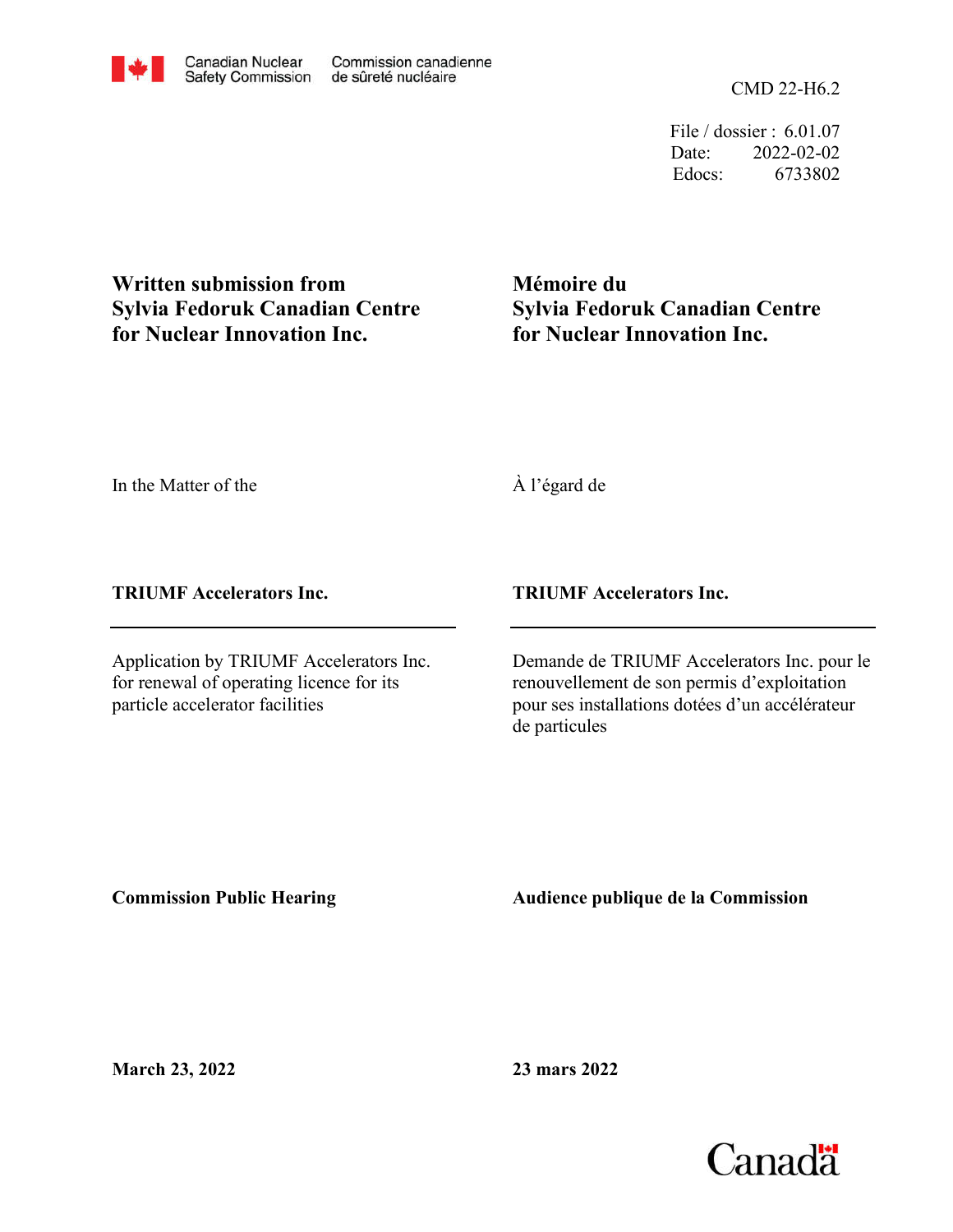

2022 February 2

Canadian Nuclear Safety Commission 280 Slater Street, P.O. Box 1046, Station B Ottawa, ON K1P 5S9 Telephone: 613-995-5894 or 1-800-668-5284 (toll free in Canada and the U.S.) Fax: 613-995-5086 [cnsc.info.ccsn@cnsc-ccsn.gc.ca](mailto:cnsc.info.ccsn@cnsc-ccsn.gc.ca)

To Whom it May Concern:

I am pleased to offer this letter supporting a license renewal for TRIUMF. As an international leader in the particle accelerator community for more than five decades, TRIUMF is an essential partner and resource for Canadian nuclear research and business, including the Sylvia Fedoruk Canadian Centre for Nuclear Innovation Inc. (Fedoruk Centre).

The Fedoruk Centre operates a Class II nuclear facility that is owned by the University of Saskatchewan – the Saskatchewan Centre for Cyclotron Sciences (SCCS). The relationship between the Fedoruk Centre and TRIUMF has been growing steadily since establishment of our not-for-profit corporation in 2011. Academic, administrative and business activities are now well established, involving researchers and managers from both organizations in each other's scientific collaborations, peer reviews, consultations and governance. The SCCS houses a TR24 cyclotron, the same machine planned for installation within TRIUMF's Institute for Advanced Medical Isotopes (IAMI), creating an immediate sense of familiarity between our organizations. Both the SCCS and TRIUMF are multi-user research and production facilities that routinely provide radiopharmaceuticals for our respective local health authorities, while also enabling a large array of research experiments based on the isotopes and radiopharmaceuticals produced in-house. Both of our organizations support nuclear innovation, foster education, and draw public attention to the societal benefits of nuclear science and technology.

Together our organizations are poised to redefine the isotope production landscape within Canada. I would like to mention our recent acquisition of a solid target system from ARTMS, Inc. – a spinoff company formed from TRIUMF's efforts to leverage its target expertise to enable the cyclotron-based production of technetium-99m (Tc-99m) for other sites across the country. The ARTMS solid target system has allowed the SCCS to safely produce large amounts of other emerging medical isotopes, including zirconium-89 and gallium-68 – both of which are now available to support important research efforts at the University of Saskatchewan.